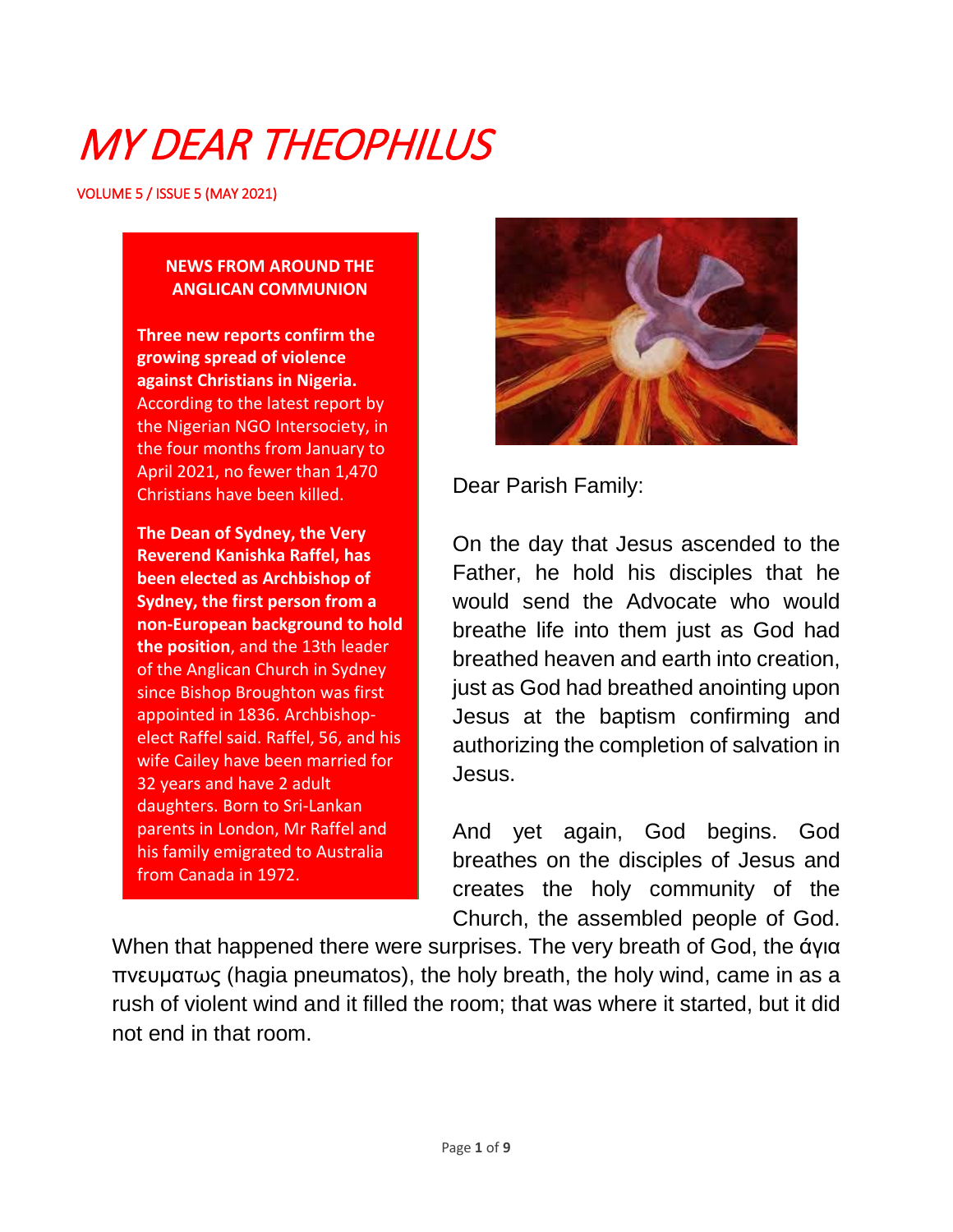And if that was not enough, the holy breath of God came upon them as fire, just as that holy pillar of fire led the Israelites through the desert, so it would lead the Church. That self-same holy breath of God could not be contained, and it spread first in Jerusalem with those tongues of fire touching each one present and they heard the Good News of what God had accomplished in Jesus, each in his own language. Each person who heard, understood. There was no barrier to God's Word made flesh, Jesus. The confusion of languages at the tower of Babel was reversed, division ceased. Salvation was open to all. No longer was there Jew or Gentile, free or slave, but all one people, the people of God, all sons and daughters, all brothers and sisters of Jesus.

That same holy breath of God that hovered over the void at the creation of the universe, and that same holy breath that hovered over Jesus at his baptism is now being breathed on ordinary men and women forming once again into words to give witness to God's might deeds from creation to the life giving death and resurrection of Jesus Christ.

It was not a somber moment; it was not a heavy moment, it was a time of joy, of holy laughter, of holy drunkenness, the people being filled with the Holy Spirit. The whole point about Pentecost was that the disciples, up until then were hiding away in an upper room filled with fear, and at Pentecost, they were blown out on to the street by the rushing mighty wind to speak the truth of God in Christ in public, and to do so boldly, unashamed and so joyfully that they were accused of being drunk at 9 in the morning.

So many times, we followers of Jesus walk around like the frozen chosen, with such serious faces, glum, humorless, joyless. Sometimes we are simply too serious forgetting that one of the signs of the Holy Spirit it joy, JOY! Joy is present in the lives of those who are able to view earthly realities in the light of the Holy Spirit's perspective. Joy grows deeper than happiness. Happiness comes from outside of us and is fleeting. We are happy when good things happen, but when we are faced with trials, happiness eludes us. Joy, on the other hand, is rooted in our hearts by the Holy Spirit. When we recognize the Holy Spirit, joy bubbles up and flows out from us.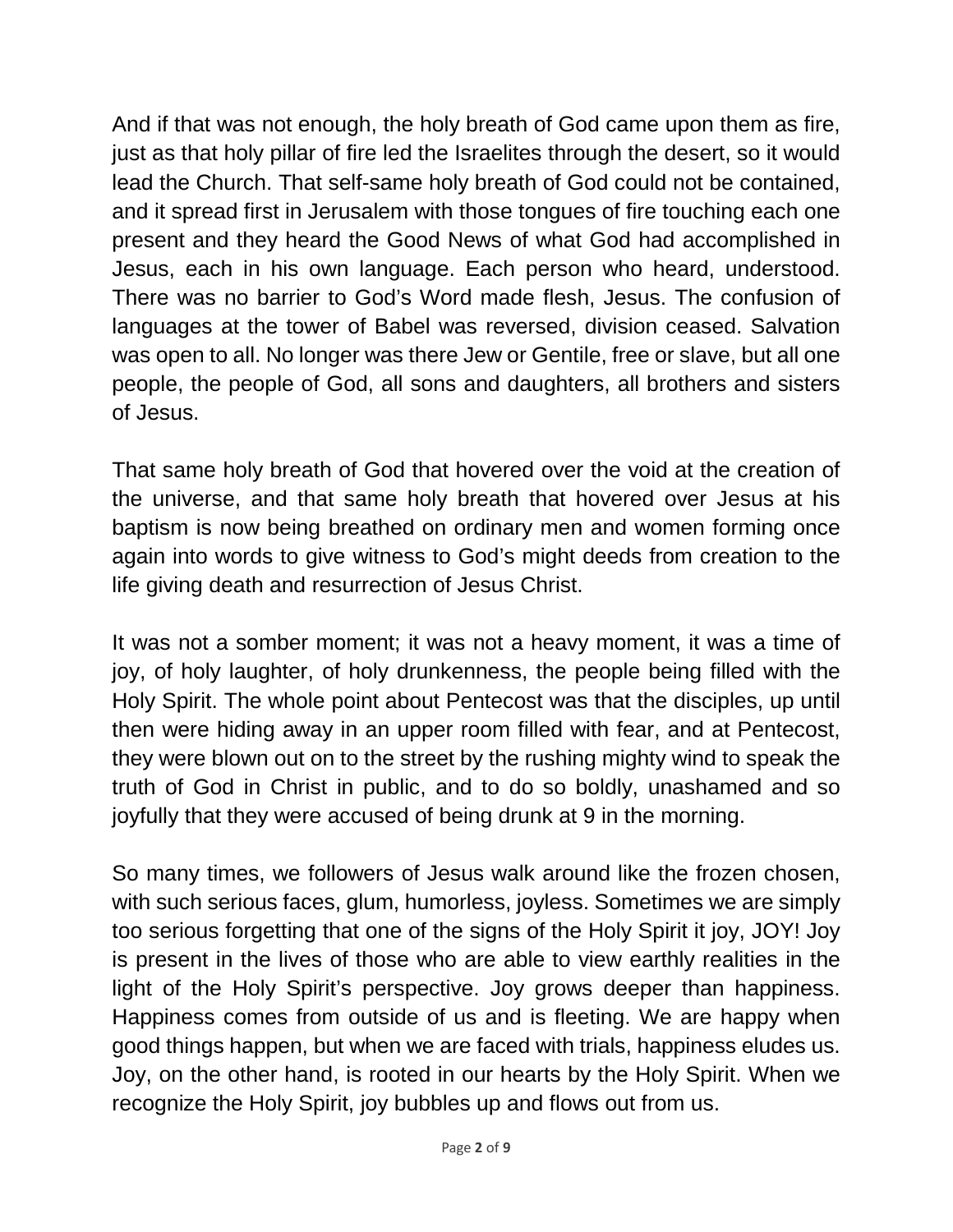You see, the Holy Spirit is the power of God, the power of heaven come to earth; the Holy Spirit is the power that enables us, surprises us, to share in the life of heaven, to be in the very presence of God here and now. We cannot and must not translate the message in such a way that it merely echoes the joylessness of what the culture already thinks and does. When the Holy Spirit comes, the Holy Spirit comes not to tell the world that it is all right as it is, but that God loves it so much that He wants to heal it. The Good News which is to be spoken in every local language and dialect must remain the Good News of Jesus, a word saying something unexpected, a word of mercy, of challenge, of comfort of joy. Because you have received that word of joy, like the disciples, you are called to share that joy.

Has it ever occurred to you to ask what it means that the Holy Spirit shares the reign of the Father and the Son? Ask it today, and allow that same Holy Spirit to comfort and strengthen you, to infuse your heart with the fire of joy, to live in the presence of God here and now, so that you can share your joy with the world.

Your servant in Christ,

 $Q$  $\tilde{h}$ / $M$  $\mu$  $\mu$  $\sim$  $+$ 

The Rev. Chester J. Makowski, Rector

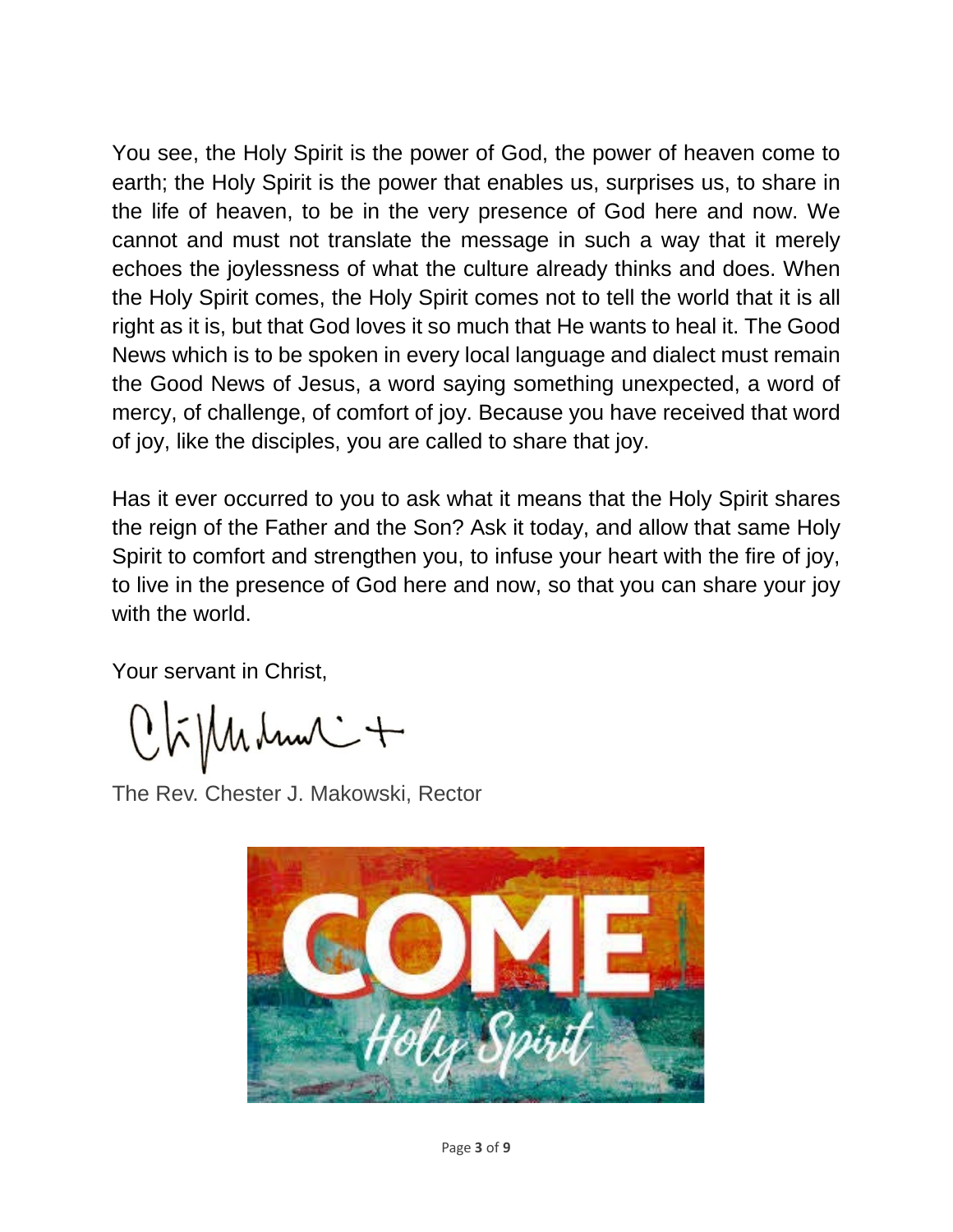

## **JOIN US IN THE PARISH HALL FOR ADULT CHRISTIAN FORMATION ON SUNDAYS AT 9:30 AM WHERE WE ARE STUDYING THE GOSPEL ACCORDING TO JOHN WITH WES AMASON.**



FEATURED HOLY PERSON OF THE MONTH AUGUSTINE OF CANTERBURY MISSIONARY & BISHOP May 26 By James Kiefer

The Christian Church was established in the British Isles well before 300. Some scholars believe that it was introduced by missionaries from the Eastern or Greekspeaking half of the Mediterranean world. Celtic Christianity had its own distinctive culture, and Greek scholarship flourished in Ireland for several centuries after it had died elsewhere in Western Europe.

However, in the fifth century Britain was invaded by non-Christian Germanic tribes: the Angles, Saxons, and Jutes. They conquered the native Celtic Christians (despite resistance by, among others, a leader whose story has come down to us,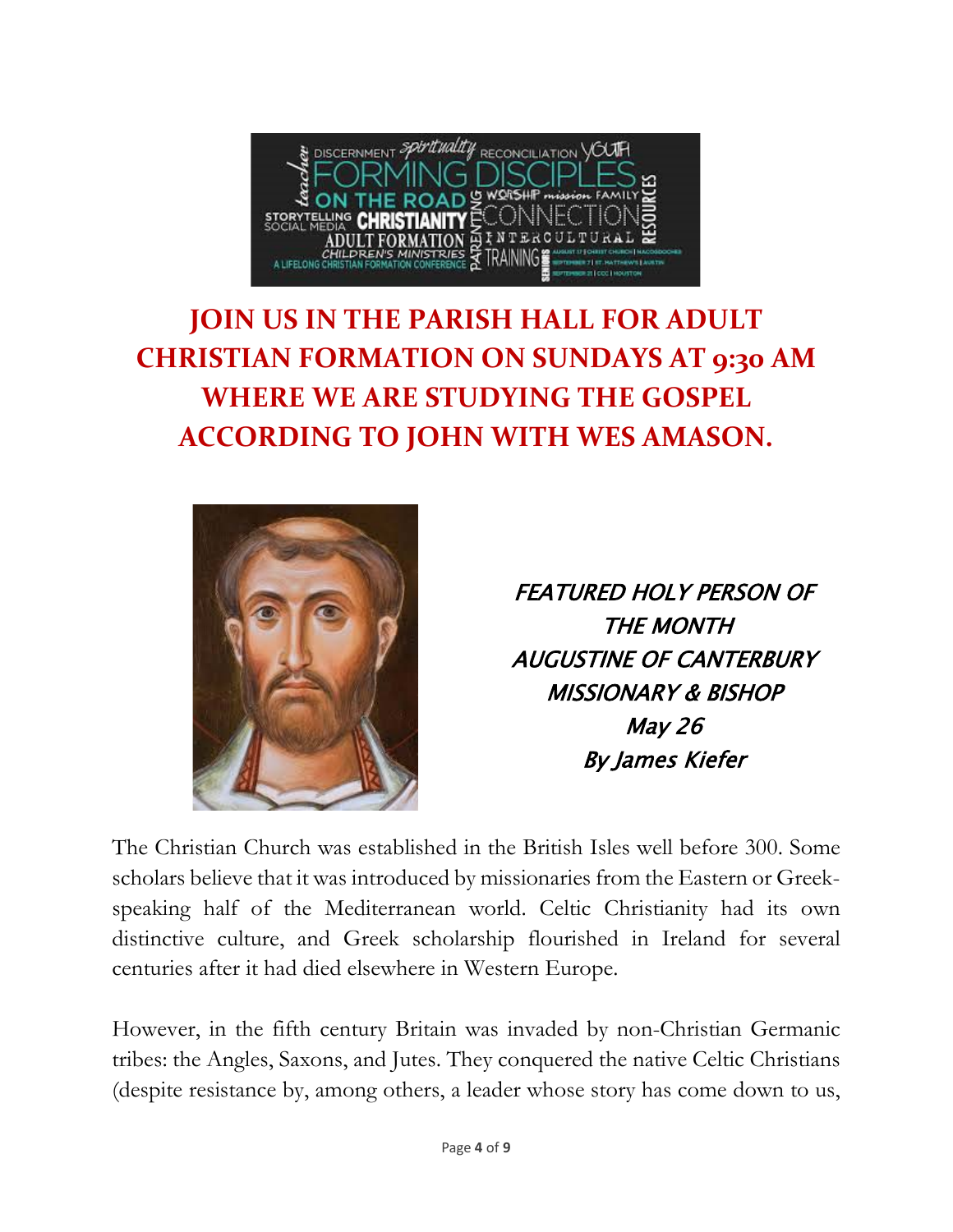doubtless with some exaggeration, as that of King Arthur), or drove them north and west into Cornwall, Wales, Scotland, and Ireland. From these regions Celtic Christian missionaries returned to England to preach the Gospel to the heathen invaders. Meanwhile, the Bishop of Rome, Gregory the Great, decided to send missionaries from Rome, a group of monks led by their prior, Augustine (not to be confused with the more famous Augustine of Hippo).

They arrived in Kent (the southeast corner of England) in 597, and the king, whose wife was a Christian, allowed them to settle and preach. Their preaching was outstandingly successful, the people were hungry for the Good News of salvation, and they made thousands of converts in a short time. In 601 the king himself was converted and baptized. Augustine was consecrated bishop and established his headquarters at Canterbury. From his day to the present, there has been an unbroken succession of archbishops of Canterbury.

In 603, he held a conference with the leaders of the already existing Christian congregations in Britain, but failed to reach an accommodation with them, largely due to his own tactlessness, and his insistence (contrary, it may be noted, to Gregory's explicit advice) on imposing Roman customs on a church long accustomed to its own traditions of worship. It is said that the English bishops, before going to meet Augustine, consulted a hermit with a reputation for wisdom and holiness, asking him, "Shall we accept this man as our leader, or not?" The hermit replied, "If, at your meeting, he rises to greet you, then accept him, but if he remains seated, then he is arrogant and unfit to lead, and you ought to reject him." Augustine, alas, remained seated. It took another sixty years before the breach was healed.

Let us pray: O Lord our God, who by your Son Jesus Christ called your servant Augustine to preach the Gospel to the English people: We pray that all whom you call and send may do your will, bide your time, and see your glory; through the same Jesus Christ our Lord, who lives and reigns with you and the Holy Spirit, one God, for ever and ever. Amen.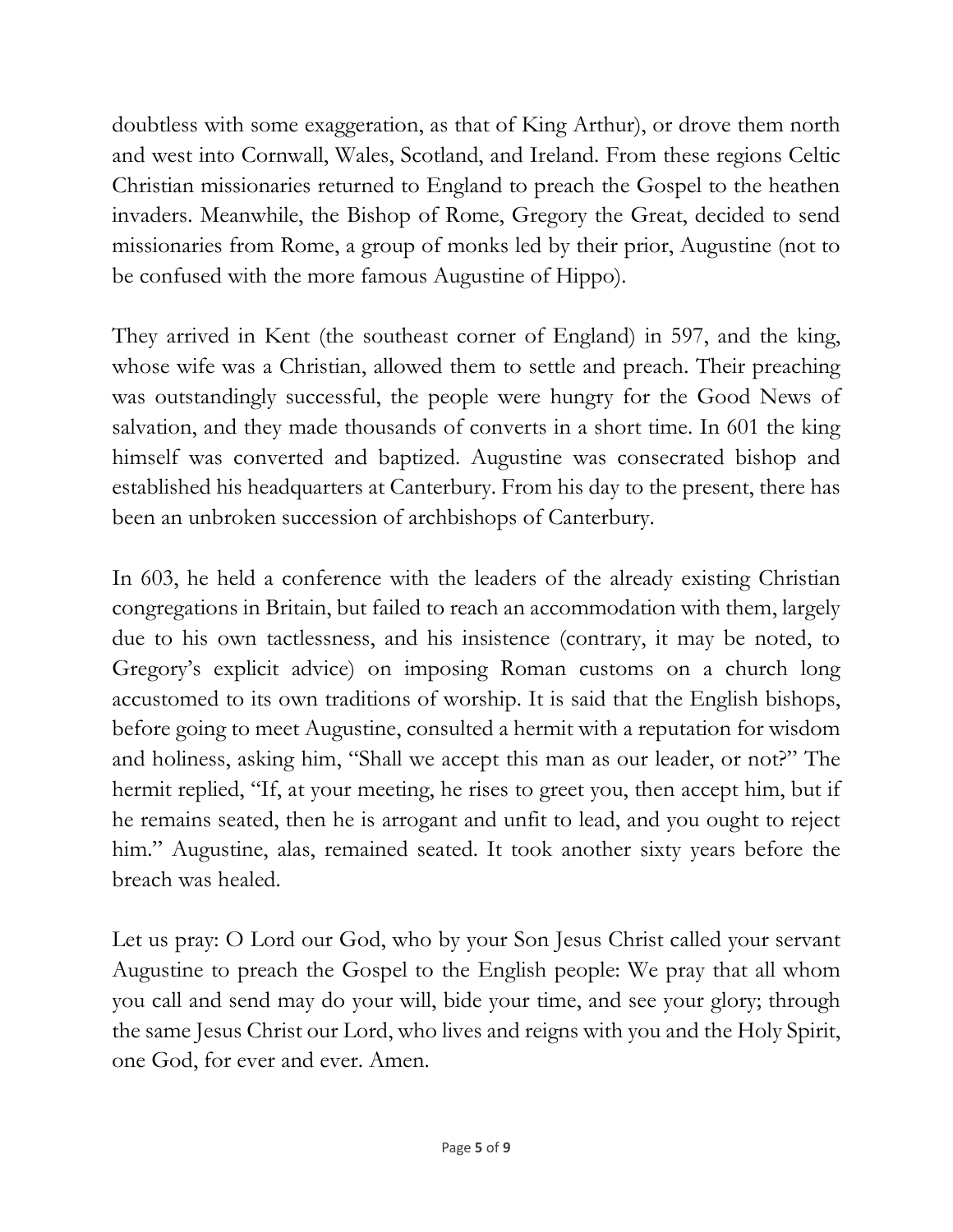# Voices of Mental Health First Aid: teen Mental Health First Aid Taught Me How to Help My Friends

By Ella Vaillancourt, teen Mental Health First Aider on May 12, 2021



*How do you help someone who is struggling? How do you help them without making assumptions about what they are going through, and without making it worse?*

These are all questions that I learned the answers to during the teen Mental Health First Aid (tMHFA) class.

tMHFA teaches that teens prefer to tell other teens about what they are going through. This is why it's important for us to know what to do if confronted with a situation in which we need to react and support our friends or peers.

Personally, I have never had close experiences with self-harm or suicide. However, I have friends who have experienced this. I see what my friends are going through and how hard it is on them. I wasn't sure how to react in the past. I'm thankful that now, because of tMHFA, I know how to help them if I need to.

Every person is different, and their mental health journey is too. What I appreciate about tMHFA is that it teaches you how to be a trusting and supportive friend, and how to take real steps to offer help and support. It provides an Action Plan you can use in any situation and for any person who may be facing a mental health challenge. It also teaches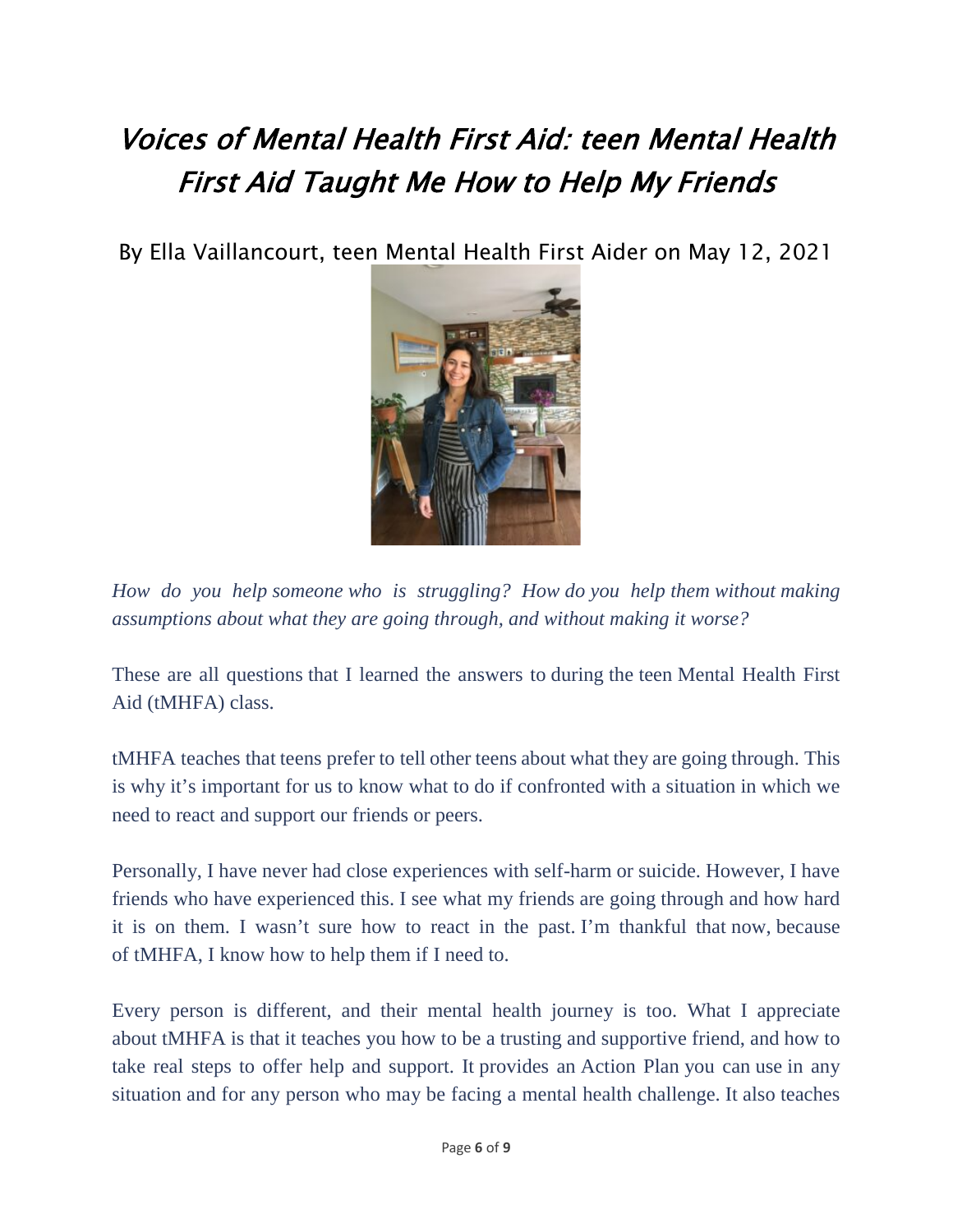you where to find safe and comfortable help, whether that is an online resource, a help line, text support, or an adult in your community.

The training really focuses on why it's important to get the help of a trusted adult, and teaches you how to safely reach out to an adult in your community or school and get that help without feeling judged. Even though you might feel like talking to an adult is betraying your friend's trust, it really isn't. As a friend, you are doing what is best for that person and for you. You are helping your friend get additional support that can help them in the long term.

It's important to understand what mental health is and what to do if someone around you is struggling. This training taught me how to take care of my own mental health with healthy coping mechanisms and taught me how to be a trusting and supportive friend to people around me. Because of this training, I can #BeTheDifference and know what to do if faced with this situation.

For more information about teen Mental Health First Aid, visit [MHFA.org/teens.](https://www.mentalhealthfirstaid.org/population-focused-modules/teens/)



Christ tells us: "For where your treasure is, there your heart will be also." Mt. 6:21. Please remember the Parish for your annual pledge. This Parish is tremendously generous, but 2020 saw a marked downturn in giving since we were not meeting to worship together and were live-streaming our worship services.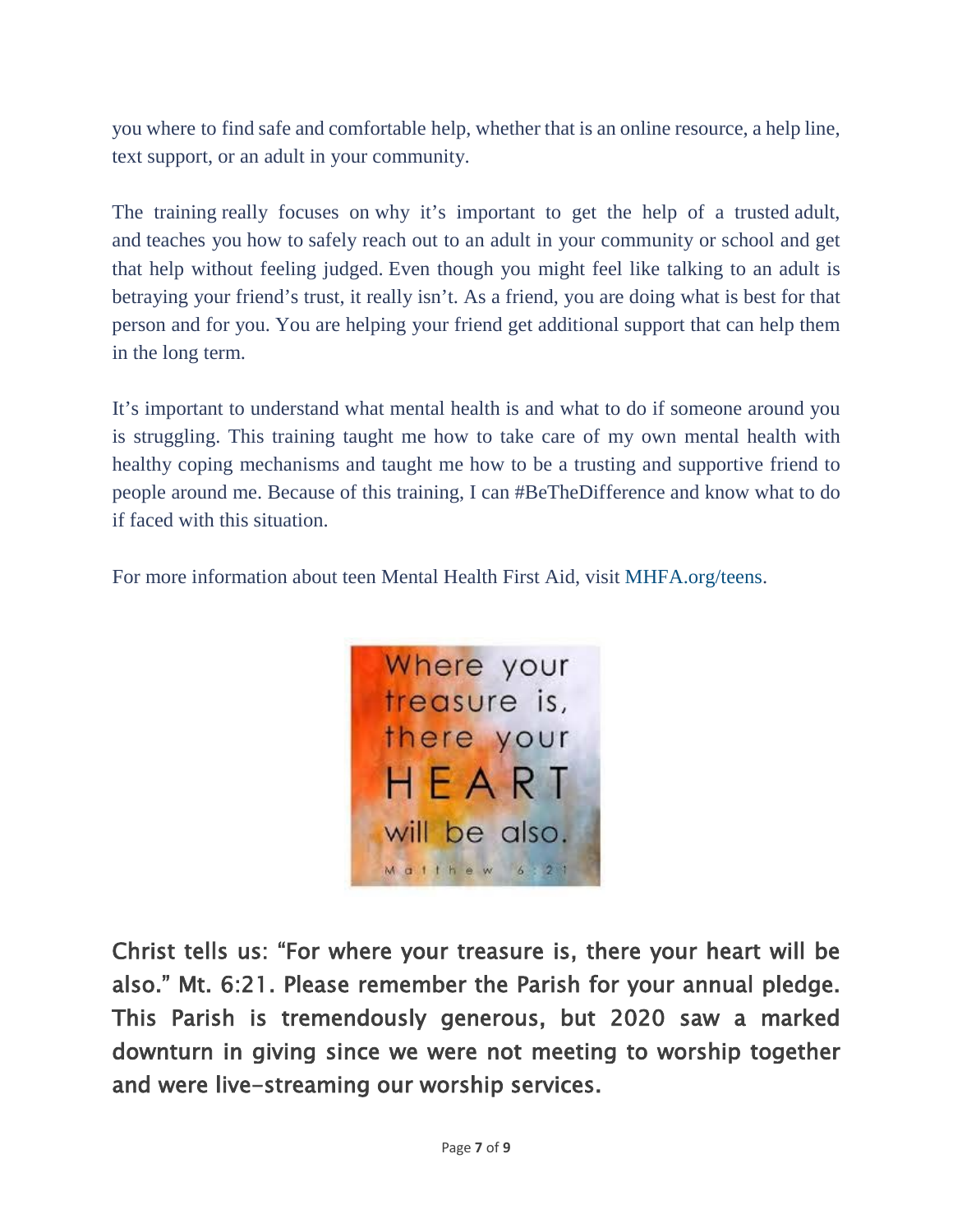

### *HOSPITAL VISITS*

Given COVID-19, visitations are restricted by hospitals. Nevertheless, if you know of anyone who needs a home visit because they cannot get to Church, please call the Parish Office, or let Fr. Makowski know. We will see if the hospital will allow Fr. Makowski to call on them. If you have a pastoral emergency, please call Fr. Makowski at 713.299.7675.

#### *THERE IS POWER IN PRAYER*

Praying is something that we all can do, young and old, rich and poor, tall and short. Please pray for everyone in our Parish, those who have asked you to pray for them and especially those who have no one to pray for them.



# *PLEASE BRING PORK & BEANS FOR MANNAFEST*